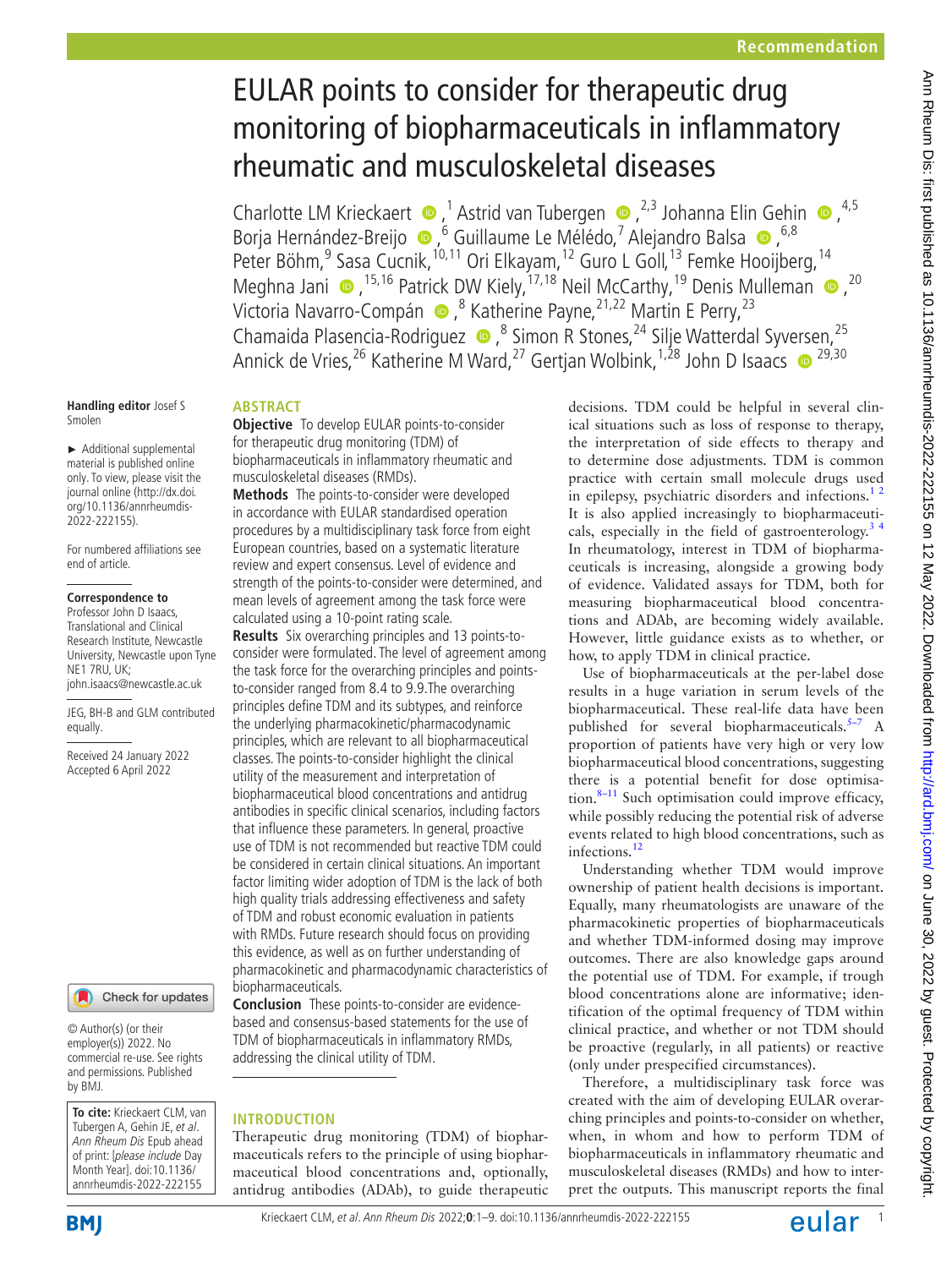overarching principles and points-to-consider agreed on by the task force.

#### **METHODS**

The process adhered to the 2014 updated EULAR standardised operation procedures (SOPs).<sup>13</sup> After approval by the EULAR Executive Committee, a steering committee was established, comprising the convenor (JDI), a methodologist (AvT), a junior methodologist (VN-C), four fellows (CLMK, GLM, BH-B and JEG) including a representative of the Emerging EULAR Network (EMEUNET) and four rheumatologists (DM, MJ, GW and AB). The multidisciplinary task force also included a further seven rheumatologists, one bioanalytical scientist, one health economist with background in clinical pharmacy, one health professional, one additional EMEUNET representative and three patient representatives, altogether representing eight European countries.

Two task force meetings were held. During the first (face-toface) meeting, in September 2019, the task force consensually formulated 13 research questions. This process was followed by a systematic literature review (SLR) conducted by the fellows and guided by the methodologists. A detailed description of the methodology and results of the SLR will be published separately. In brief, the literature published until July 2020 was searched through PubMed, Embase and Cochrane, and relevant international congress abstracts from 2018, 2019 (American College of Rheumatology and EULAR) and 2020 (EULAR) were considered for inclusion. Two different searches were performed: one search on the technical aspects of TDM, and one on the (clinical) utility of TDM, the latter confined to adult patients with rheumatoid arthritis (RA) and spondyloarthritis (SpA) including psoriatic arthritis (PsA)—these being the RMDs in which TDM has been studied to date. Title and abstract screening, followed by full text reading was performed in pairs (two pairs of two fellows). Data were extracted from selected papers and presented in evidence tables. The second (virtual) meeting took place in October 2020. Here, the task force reviewed the SLR results and discussed preliminary overarching principles and points-toconsider, which had been formulated by the steering committee ahead of the meeting, based on the evidence tables. Consensus on the final formulation was achieved through voting in accordance with the aforementioned SOP. In addition, a scientific and educational agenda were developed. After the second meeting, the level of agreement on each overarching principle and pointto-consider was assessed via e-mail, by anonymous rating (via an independent third party), on a scale from 0 (no agreement) to 10 (full agreement). The mean and SD of the levels of agreement were calculated. The level of evidence and grade of recommendation were based on the Oxford Centre for Evidence-Based Medicine Levels.[14](#page-7-6) Risk of bias was assessed using the Cochrane Risk of bias 2 tool for randomised controlled trials  $(RCT)$ ,<sup>[15](#page-7-7)</sup> the QUality In Prognosis Studies tool<sup>16</sup> and Newcastle-Ottowa Scale for observational (cohort and case–control) studies, $17$  the Quality Assessment of Diagnostic Accuracy Studies<sup>[18](#page-7-10)</sup> for diag-nostic studies and the Consensus on Health Economic Criteria<sup>[19](#page-7-11)</sup> for economic evaluations. The final manuscript was reviewed and approved by all task force members and approved by the EULAR Executive Committee.

#### **RESULTS**

After reviewing the results of the SLR, and following a consensus process, 6 overarching principles and 13 points-to-consider ([table](#page-2-0) 1) were formulated.

## **Overarching principles**

The six overarching principles are relevant to all points-toconsider. These overarching principles refer to the application of pharmacodynamic and pharmacokinetic principles in TDM, which are relevant to all biopharmaceutical classes, and contrast proactive versus reactive TDM. Most research in the field relates to RA but the principles can be extrapolated to other diseases, alongside evidence that is already available for conditions such as SpA and PsA. Lastly, the task force emphasise that the pointsto-consider should always be considered in the context of (inter) national and local guidelines, underpinned by shared decision making.

## **Points-to-consider**

Measurement of biopharmaceutical blood concentrations should be performed in a validated laboratory

The measurement and interpretation of biopharmaceutical blood concentrations should be performed in a validated laboratory. There are several assay types available for measurement. The most widely used method is ELISA, with different ELISAs demonstrating good correlation.<sup>[20–23](#page-7-12)</sup> There are several other assay types (such as Homogenous Mobility Shift Assay, immunofluorometric assay or Reporter Gene Assay) available that correlate well with  $ELISA<sup>20,24–27</sup>$ ; however, comparability among these other assay types is less widely studied. Point-ofcare testing methods increase the accessibility of measurements and provide rapid and reliable results.<sup>21</sup> <sup>23</sup> <sup>28-31</sup>

The task force advises that the laboratory performing the assay should be familiar with biopharmaceutical blood concentration measurement and the specific test characteristics. Assays must be validated in accordance to (inter)national standards of practice.<sup>[32](#page-7-14)</sup>

## Measurement of ADAb should be performed in a validated laboratory, preferably using a consistent assay over time. Measurement should be performed and interpreted alongside contemporaneous biopharmaceutical blood concentrations

The measurement and interpretation of ADAb is more complex than biopharmaceutical blood concentration measurement, in part due to interference by heterophilic antibodies such as rheumatoid factor. Interpretation of the results of an ADAb test for clinical purposes should be in the context of the biopharmaceutical blood concentration. Drug tolerant assays allow the detection of ADAb in the presence of the biopharmaceutical. These assays are preferably used for scientific purposes and their value in clinical practice remains unclear. These assays should, therefore, not be used for clinical purposes. In clinical practice, the presence of ADAb is usually only relevant if biopharmaceutical blood concentrations are low or absent, as a consequence of the ADAb. Drug sensitive assays only detect ADAb under these circumstances and the task force focused on these assays, which are also simpler to perform and interpret. Therefore, the task force advises to first measure the biopharmaceutical blood concentration and, only in the case of absent or very low drug concentrations, ADAb testing could be performed.

Several assay formats are available and, in accordance with drug concentration measurement, ELISA is the most straightforward method. Test results of other assay formats are comparable to ELISA results<sup>24 25 33 34</sup> but a consistent assay type should preferably be used over time, since different assay types might express results with different arbitrary units (eg, ug/L, AU/ mL) and have different cut-off values. The radioimmunoassay, an ADAb assay that is mildly drug tolerant and used in some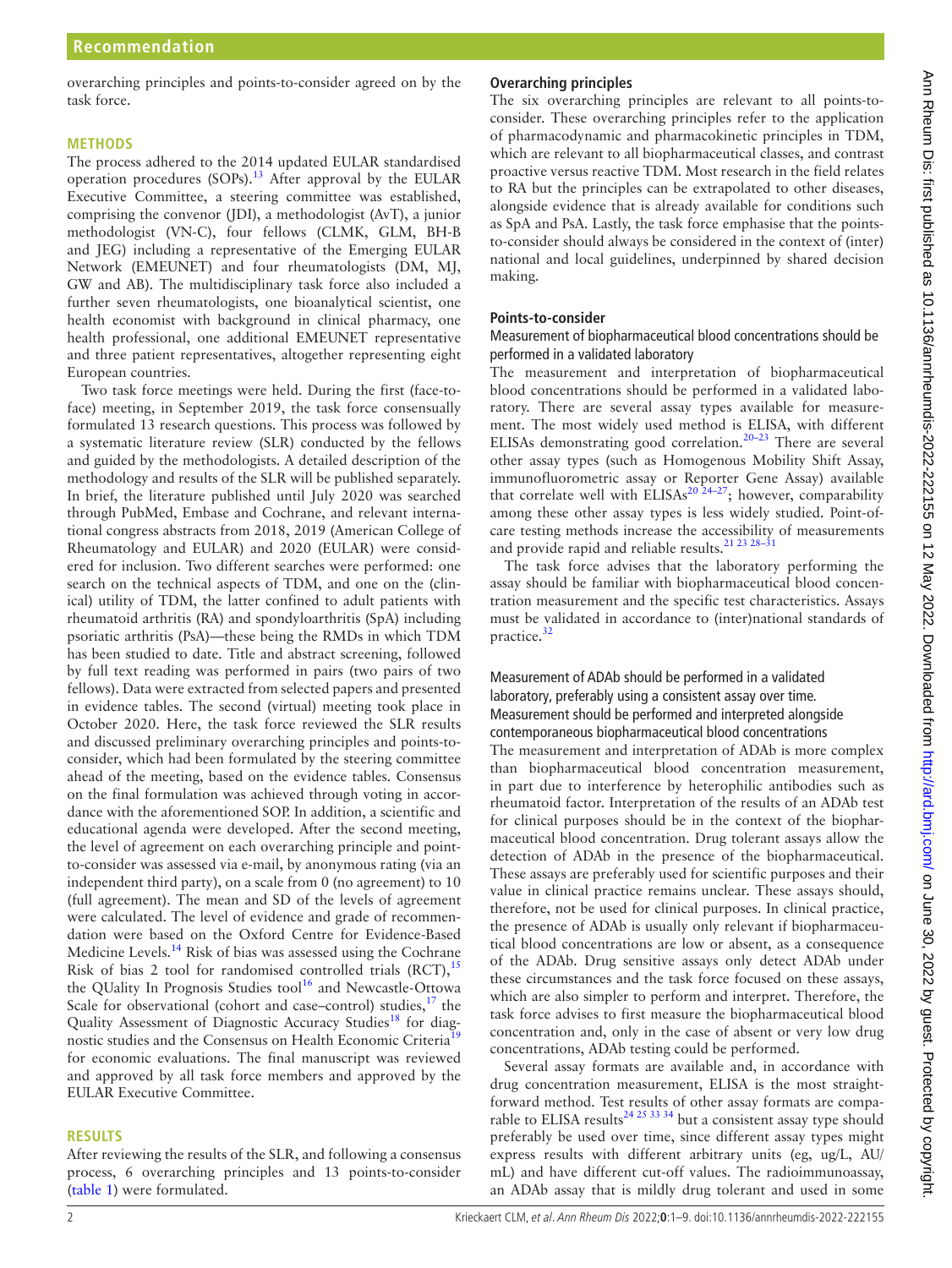<span id="page-2-0"></span>

| Table 1 EULAR-endorsed overarching principles and points-to-consider for therapeutic drug monitoring (TDM) of biopharmaceuticals in |
|-------------------------------------------------------------------------------------------------------------------------------------|
| inflammatory rheumatic and musculoskeletal diseases                                                                                 |

|                               |                                                                                                                                                                                                                                                                                                                                                                    | Grade of<br>recommendation | Level of<br>evidence | Level of agreement<br>(0-10, mean (SD)) | $%$ of<br>votes≥8/10 |  |  |
|-------------------------------|--------------------------------------------------------------------------------------------------------------------------------------------------------------------------------------------------------------------------------------------------------------------------------------------------------------------------------------------------------------------|----------------------------|----------------------|-----------------------------------------|----------------------|--|--|
| <b>Overarching principles</b> |                                                                                                                                                                                                                                                                                                                                                                    |                            |                      |                                         |                      |  |  |
| Α                             | Pharmacokinetic and pharmacodynamic principles underpin the interpretation of TDM for<br>biopharmaceuticals                                                                                                                                                                                                                                                        | <b>NA</b>                  | <b>NA</b>            | 9.7(0.9)                                | 100                  |  |  |
| B                             | TDM refers to the principle of utilising pharmacokinetic data (biopharmaceutical blood<br>concentrations and, optionally, ADAb, to optimise treatment for an individual patient                                                                                                                                                                                    | <b>NA</b>                  | <b>NA</b>            | 9.7(0.5)                                | 100                  |  |  |
| C                             | There are two broad categories of TDM: Proactive TDM refers to scheduled testing irrespective of the NA<br>clinical situation and reactive TDM refers to testing in response to particular clinical scenarios                                                                                                                                                      |                            | <b>NA</b>            | 9.7(0.5)                                | 100                  |  |  |
| D                             | Most research in the field relates to TNF-inhibitors but the underlying principles can be extrapolated NA<br>to other biopharmaceutical classes                                                                                                                                                                                                                    |                            | ΝA                   | 8.4(1.4)                                | 76                   |  |  |
| E                             | Therapeutic approaches to treating patients with inflammatory RMDs should be in line with<br>international and national quidelines for the management of the respective disease. Consideration<br>of TDM should be taken within the context of such quidance                                                                                                       | <b>NA</b>                  | <b>NA</b>            | 9.5(1.1)                                | 96                   |  |  |
| F                             | TDM should be part of a shared decision making process between the patient and healthcare<br>professionals, incorporating the patient's experiences and preferences                                                                                                                                                                                                | <b>NA</b>                  | <b>NA</b>            | 9.5(1.3)                                | 96                   |  |  |
| Points-to-consider            |                                                                                                                                                                                                                                                                                                                                                                    |                            |                      |                                         |                      |  |  |
| $\mathbf{1}$                  | Measurement of biopharmaceutical blood concentrations should be performed in a validated<br>laboratory                                                                                                                                                                                                                                                             | $\mathsf{C}$               | 2 <sub>b</sub>       | 9.9(0.3)                                | 100                  |  |  |
| 2                             | Measurement of ADAb should be performed in a validated laboratory, preferably using a consistent<br>assay over time. Measurement should be performed and interpreted alongside contemporaneous<br>biopharmaceutical blood concentrations                                                                                                                           | $B - C$                    | 2 <sub>b</sub>       | 9.8(0.5)                                | 100                  |  |  |
| 3                             | Biopharmaceutical blood concentrations are dependent on the dose, administration interval and<br>date of last dose. When interpreting biopharmaceutical blood concentrations, patient-specific factors<br>that influence pharmacokinetics should be considered, which include body weight, methotrexate<br>co-treatment, disease activity and adherence to therapy | B                          | 2 <sub>b</sub>       | 9.6(0.6)                                | 100                  |  |  |
| 4                             | Despite an association with clinical response, the use of biopharmaceutical blood concentrations<br>to quide dosing is not recommended due to the lack of an identified optimal range for most<br>biopharmaceuticals in most indications.                                                                                                                          | B                          | 2 <sub>b</sub>       | 8(2.2)                                  | 72                   |  |  |
| 5                             | Routine use of proactive TDM is not recommended in the management of inflammatory RMDs                                                                                                                                                                                                                                                                             | D                          | 2 <sub>b</sub>       | 9(1.6)                                  | 88                   |  |  |
| 6                             | Measurement of biopharmaceutical blood concentrations up to 3 months after commencement of<br>treatment could be considered to predict future efficacy                                                                                                                                                                                                             | B                          | 2 <sub>b</sub>       | 8.8(1.3)                                | 92                   |  |  |
| $\overline{7}$                | Reactive TDM could be considered in the management of inflammatory RMDs                                                                                                                                                                                                                                                                                            | B                          | 2 <sub>b</sub>       | 9.5(1.0)                                | 84                   |  |  |
| 8                             | Measurement of biopharmaceutical blood concentrations could be considered to identify those with<br>high biopharmaceutical blood concentrations in whom tapering may be indicated                                                                                                                                                                                  | B                          | 2 <sub>b</sub>       | 9.3(1.2)                                | 88                   |  |  |
| 9                             | Measurement of biopharmaceutical blood concentrations should be considered to understand<br>clinical non-response                                                                                                                                                                                                                                                  | B                          | 2 <sub>b</sub>       | 9.5(1.0)                                | 96                   |  |  |
| 10                            | Measurement of ADAb should be considered in the case of immunogenic biopharmaceuticals,<br>alongside biopharmaceutical blood concentrations, at the time of clinical non-response                                                                                                                                                                                  | B                          | 2 <sub>b</sub>       | 9.4(1.0)                                | 96                   |  |  |
| 11                            | Measurement of ADAb should be considered in the case of a hypersensitivity reaction, mainly related B<br>to infusions                                                                                                                                                                                                                                              |                            | 2 <sub>b</sub>       | 9.4(1.4)                                | 96                   |  |  |
| 12                            | Measurement of ADAb is not recommended in the case of an injection-site reaction                                                                                                                                                                                                                                                                                   | D                          | 5                    | 8.8(2.0)                                | 84                   |  |  |
| 13                            | Cost-effectiveness of TDM should be considered according to local context and standard of care                                                                                                                                                                                                                                                                     | D                          | 2c                   | 8.8(2.4)                                | 80                   |  |  |
|                               | the contract of the contract and a series of the contract of the contract of the contract of the contract of the                                                                                                                                                                                                                                                   |                            |                      |                                         |                      |  |  |

ADAb, antidrug antibodies; NA, not applicable; RMDs, rheumatic and musculoskeletal diseases; TNF, tumour necrosis factor.

clinical laboratories, was not included in the SLR. While the task force recognises the potential utility of radioimmunoassay, the requirement for radioisotopes limits its widespread use.

Biopharmaceutical blood concentrations are dependent on the dose, administration interval and date of last dose. When interpreting biopharmaceutical blood concentrations, patient-specific factors that influence pharmacokinetics should be considered, which include body weight, methotrexate cotreatment, disease activity and adherence to therapy

Pharmacokinetics describe the course of blood concentration over time, reflecting absorption, distribution and elimination. When requesting a biopharmaceutical blood concentration test, information regarding dose, dosing interval, route of administration and date of last dose enables interpretation of the result. With intravenous dosing, blood concentrations show a high peak postinfusion, subsequently falling as biopharmaceutical distributes into tissues and extracellular space. With subcutaneous dosing, blood concentrations reach a steady state with less peakto-trough variation. The task force advises that blood sampling for biopharmaceutical blood concentration (and ADAb)

measurements should preferably be performed prior to the next administration when concentrations are at, or close to, trough. This is especially important, and easier to operationalise, with intravenous dosing. For subcutaneous dosing, trough measurement is less critical, $35$  nonetheless, the task force recommends measurement as close as possible to the next administration.

Some patient-related factors influence pharmacokinetic parameters, such as body weight, methotrexate cotreatment, disease activity and adherence to therapy. With both fixed and body weight adjusted dosing of biopharmaceuticals (subcutaneously or intravenously administered), blood concentrations are lower in patients with higher body weight, especially for patients with a body weight >100kg or obesity (body mass index  $\geq$ 30 kg/m<sup>2</sup>).<sup>[35–41](#page-7-16)</sup> For patients (with RA, PsA and potentially with axial SpA) treated with tumour necrosis factor (TNF) inhibitors, blood concentrations are higher when methotrexate is co-prescribed from the start of treatment.<sup>[10 39 42–45](#page-7-17)</sup> For adali-mumab, this effect may be methotrexate dose-dependent.<sup>[10 39 42](#page-7-17)</sup> The effect of methotrexate on pharmacokinetics of biopharmaceuticals is largely related to the suppression of the formation of ADAb. Immunogenicity has an important influence on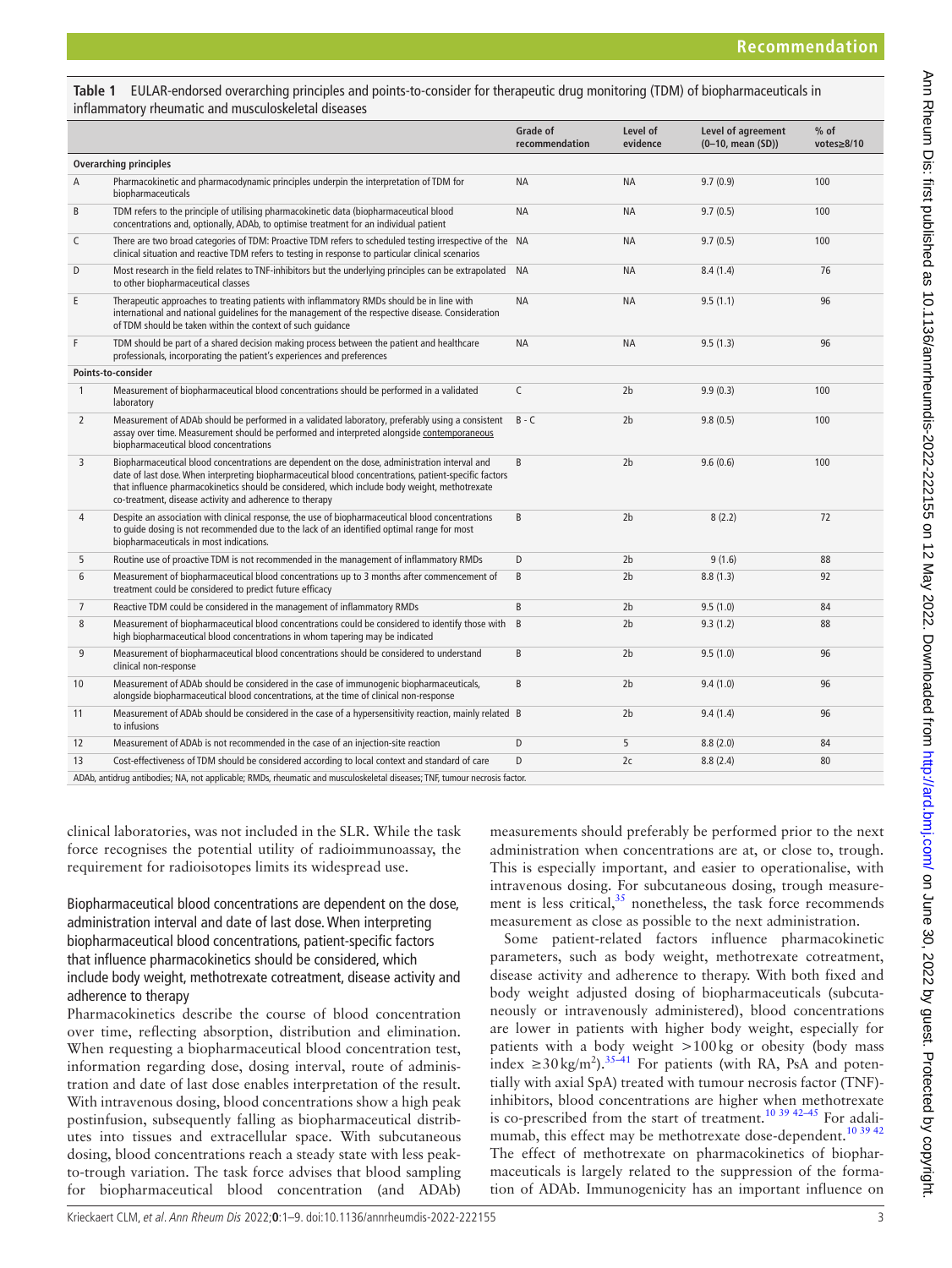pharmacokinetics because ADAb form immune complexes with biopharmaceuticals, accelerating clearance. Regarding disease activity, biopharmaceutical blood concentrations correlate inversely with baseline C reactive protein (CRP) or erythrocyte sedimentation rate levels. $8^{846-50}$  Thus, patients with lower disease activity tend to have higher biopharmaceutical blood concentrations although the mechanism(s) underpinning this relationship remain a question of debate. For example, with high inflammatory burden (high disease activity, high CRP), there is likely to be more target to bind the biopharmaceutical and therefore, blood concentrations will be lower. Conversely, with low biopharmaceutical blood concentrations, the target may be less neutralised, with less dampening of inflammation and higher CRP. Poor adherence to therapy also leads to lower biopharmaceutical blood concentrations.<sup>[35 51](#page-7-16)</sup> Concentrations will also be lower than expected when patients postpone infusions or injections due to suboptimal adherence or concomitant medical issues, such as infections.

When interpretating biopharmaceutical blood concentrations, and based on the pharmacokinetic properties of biopharmaceuticals, the task force advises to consider dose, administration interval and route of administration, date of last dose and, especially in case of therapeutic monoclonal antibodies, co-administration of methotrexate.

## Despite an association with clinical response, the use of biopharmaceutical blood concentrations to guide dosing is not recommended due to the lack of an identified optimal range for most biopharmaceuticals in most indications

In patients with RA or axial SpA, an association has been demonstrated between biopharmaceutical blood concentrations and clinical response.<sup>9</sup> <sup>11 36</sup> <sup>39</sup> <sup>40</sup> <sup>47</sup> <sup>49</sup> <sup>52-66</sup> Most data are available for adalimumab, etanercept and infliximab. In patients with peripheral SpA (including PsA) and patients treated with biopharmaceuticals other than adalimumab, etanercept or infliximab, less data are available. On average, patients with better treatment response or lower disease activity have higher biopharmaceutical blood concentrations.

The current licensed, generally fixed doses of biopharmaceuticals were selected in clinical trials to improve disease activity in the majority of patients, and concentrations in many patients may exceed those necessary for optimal target neutralisation. Similarly, with current dosing regimens, just a small proportion of patients will be underdosed. The specificity of biopharmaceuticals avoids off target (side) effects at high concentrations, in contrast to small molecule drugs. Therefore, relative overdosing of biopharmaceuticals is not associated with obvious shortterm adverse events, although immunosuppression is likely to be higher. Relative overdosing also complicates analysis of the association between biopharmaceutical blood concentration and disease activity, particularly identification of a therapeutic range and minimal efficacious concentration. Nonetheless, clinical response is not solely a result of target blockade and other factors (both patient related and disease related) should be considered.

A number of studies have attempted to identify a therapeutic range for each biopharmaceutical and indication. However, due to large variation in blood concentrations, different clinical outcome measures between studies, and differences in timing of blood sampling in relation to dosing, no clear optimal therapeutic range could be identified in most cases. Most evidence relates to patients with RA treated with adalimumab where, with blood concentrations of at least 1mg/L, some clinical efficacy is evident in most patients.<sup>35 58 65 67</sup> With increasing blood

concentrations efficacy improves further until approximately 8mg/L, beyond which no additional benefit is seen at a population level.<sup>10 39</sup> Data from individual patients must, of course, be interpreted in the context of these group level data.

#### Routine use of proactive TDM is not recommended in the management of inflammatory RMDs

Proactive TDM refers to scheduled testing irrespective of the clinical situation. Two studies have compared proactive TDM to standard clinical care.<sup>68 69</sup> In each case, TDM did not provide additional benefit with regard to clinical outcome. In the Norwegian Drug Monitoring (NOR-DRUM) A trial, which evaluated TDM of infliximab, there was no difference in remission rates between the TDM arm and standard care arm, although fewer infusion reactions were observed in the TDM arm.<sup>69</sup> Results from the maintenance phase of treatment (NOR-DRUM B) are awaited.

A smaller prospective observational study also failed to demonstrate clinical utility of proactive TDM.<sup>68</sup> In this study, preliminary treatment decisions were made based on disease activity during the first study visit, and these were subsequently re-evaluated when blood concentration measurements were available. Although treatment decisions changed after re-evaluation, control of disease activity did not improve. In light of the existing evidence, the use of proactive TDM is therefore currently not supported by the task force.

#### Measurement of biopharmaceutical blood concentrations up to 3 months after commencement of treatment could be considered to predict future efficacy

The measurement of blood concentrations up to 3 months after the start of treatment could be considered to predict future efficacy of a biopharmaceutical. This point-to-consider is based on the results of observational studies investigating the predictive value of early biopharmaceutical blood concentrations for later clinical response. Most evidence is available for 3 months after the start of treatment with some evidence for measurements at 6 weeks or even earlier. Three of four infliximab studies (two in RA, one in SpA) showed low circulating blood concentrations predicting a lesser response.<sup>53 70 71</sup> One study in RA showed that combining infliximab blood concentration with disease activity slightly increased the predictive value for response after 6 months, compared with disease activity alone.<sup>[72](#page-8-3)</sup> In adalimumab treated patients, biopharmaceutical blood concentrations at weeks 2 and 4 of treatment were associated with clinical response at week  $12<sup>{61}</sup>$  and week 12 blood concentrations were predicitive of week  $52$  response.<sup>[35](#page-7-16)</sup> For etanercept, two studies showed contradictory results and, for certolizumab, a single study showed an association between 3-month blood concentrations and response at 6 months.<sup>35 46 73</sup> Based on this evidence, the task force agreed that the measurement of biopharmaceutical blood concentrations early during treatment with infliximab or adalimumab may predict future efficacy; however, more data are needed in order to embed such a strategy into routine clinical practice.

#### Reactive TDM could be considered in the management of inflammatory RMDs

Reactive TDM refers to testing in response to particular clinical scenarios. For example, TDM might help to identify a reason for lack or loss of response to treatment, by detecting low biopharmaceutical concentrations in association with ADAbs. Accordingly, these data may also be helpful in deciding on subsequent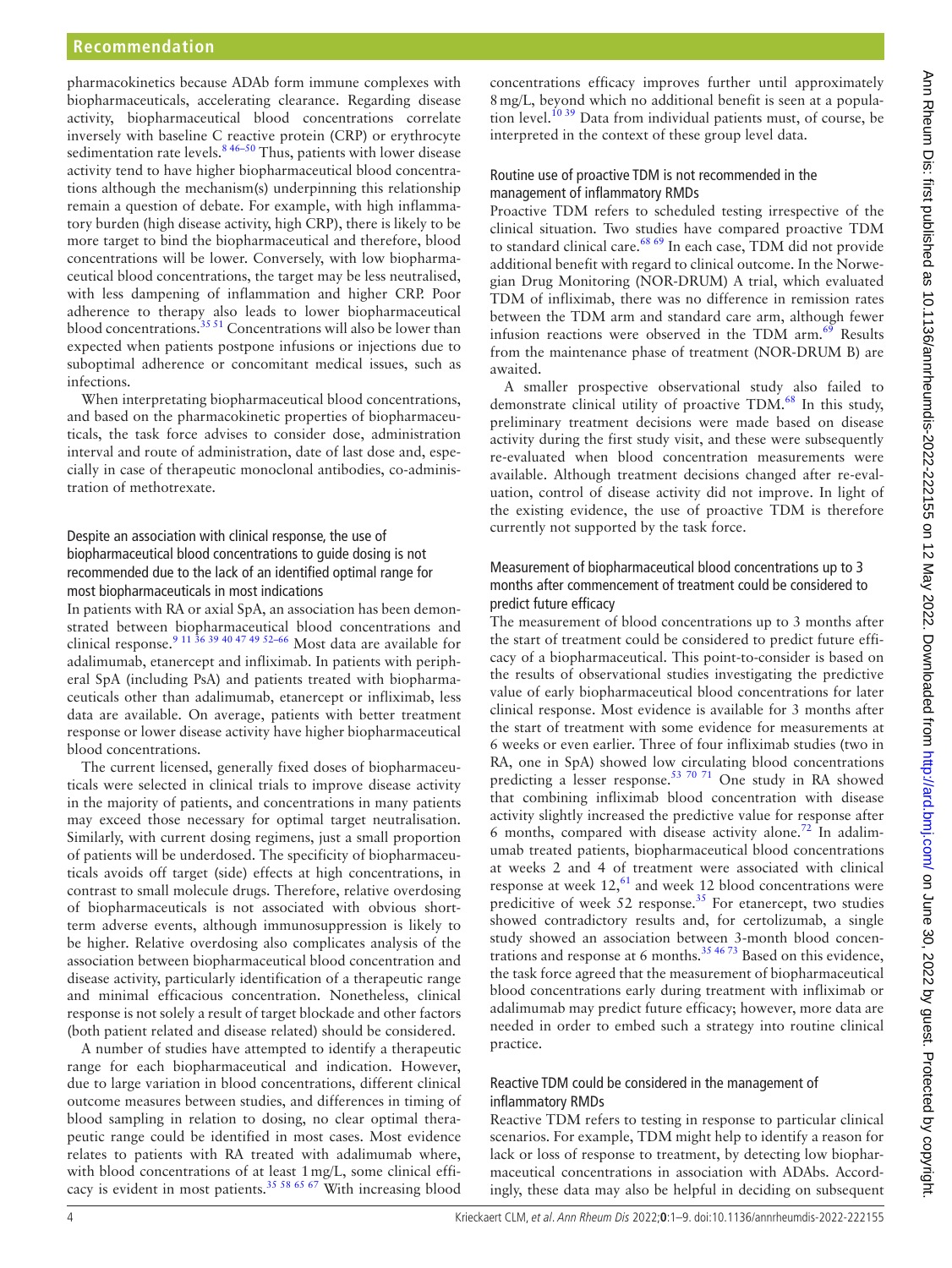treatment choices. On the other hand, in patients with low disease activity or in remission, results of TDM might suggest tapering or discontinuation of the biopharmaceutical. In this way, reactive TDM can be relevant for personalised approaches to patient care. Having discussed multiple scenarios, the task force agreed on the robustness of evidence for some of these, which form the basis of points-to-consider 8–12.

## Measurement of biopharmaceutical blood concentrations could be considered to identify those with high biopharmaceutical blood concentrations in whom tapering may be indicated

Tapering of biopharmaceuticals in patients with high blood concentrations addresses overexposure. Notably, the dose of a biopharmaceutical needed to achieve a treatment response when disease activity is high, probably is higher than the dose needed to maintain that response once inflammation has been dampened. This point-to-consider relates to patients on established treatment with a biopharmaceutical and is not applicable to blood concentrations during induction phase of treatment or early after commencement of treatment. Tapering of biopharmaceuticals appears not to destabilise disease activity in patients with high biopharmaceutical blood concentrations.<sup>[6 74](#page-7-19)</sup> Therefore, the task force recommends considering measurement of biopharmaceutical blood concentrations in patients in whom tapering could be appropriate.

## Measurement of biopharmaceutical blood concentrations should be considered to understand clinical non-response

Measuring biopharmaceutical blood concentrations at the time of clinical non-response to treatment may provide insight into the underlying reasons for non-response, that is, to distinguish between pharmacokinetic (subtherapeutic blood concentrations, sometimes associated with ADAb), or pharmacodynamic (mismatch between drug target and disease mediators) factors. Therefore, the task force advises to consider the measurement of biopharmaceutical blood concentrations at the time of clinical non-response. Understanding the mechanism of non-response may then aid subsequent treatment decisions, although evidence is contradictory in this regard. For example, some observational studies indicate that patients with low TNF-inhibitor blood concentrations have better treatment response to a second TNFinhibitor treatment, compared with patients with high blood concentrations at the time of treatment failure.<sup>75 76</sup> This is especially the case for patients switching from an immunogenic to a less immunogenic biopharmaceutical. However, another obser-vational study could not confirm this relationship.<sup>[77](#page-8-6)</sup>

## Measurement of ADAb should be considered in the case of immunogenic biopharmaceuticals, alongside biopharmaceutical blood concentrations, at the time of clinical non-response

The presence of ADAb can be related to clinical non-response, including treatment failure, treatment discontinuation and shorter treatment survival. ADAb should be interpreted in the context of biopharmaceutical blood concentrations, and be measured with a drug sensitive assay, as described in point-toconsider 2. ADAb can interfere with biopharmaceutical target binding as well as reducing blood concentration by enhancing clearance, both negating clinical response.

The task force judges that the presence of ADAb can provide insight into the reasons of clinical non-response to treatment. However, there is contradictory evidence that the presence of ADAb to a first TNF-inhibitor predicts better treatment response to a second TNF-inhibitor.<sup>75 77-82</sup> Switching from an

immunogenic to a less immunogenic TNF-inhibitor might be considered, as patients might also be more likely to develop ADAb to a second immunogenic TNF-inhibitor.<sup>[79](#page-8-7)</sup>

# Measurement of ADAb should be considered in the case of a hypersensitivity reaction, mainly related to infusions

Hypersensitivity reactions refer to all types of reactions that appear immediately or shortly after administration of a biopharmaceutical, and can have varied manifestations. Most typically, infusion reactions relate to the presence of ADAb to an intravenously infused biopharmaceutical, such as infliximab[.83–85](#page-8-8) Manifestations of an infusion reaction can be chills, generalised rash, fever, (angio)oedema, dyspnoea or hypotension. Such reactions are a response to complexes formed between ADAb and the biopharmaceutical. Most immune complexes formed are small (2–4 immunoglobulins) and tend not to cause infusion reactions. A single study has shown that the induction of infusion reactions is related to the size of the immune complexes. During intravenous infusion of a biopharmaceutical, large amounts of immunoglobulin enter the patients' bloodstream. If the patient has previously developed a large amount of ADAb, large immune complexes will form, and may induce an infusion reaction.<sup>86</sup>

In the specific case of hypersensitivity reactions, the task force could justify measuring ADAb without biopharmaceutical blood concentrations. In the case of severe hypersensitivity reactions, ADAb measurement is unlikely to alter clinical decision making as treatment will stop regardless. With less severe reactions, however, if treatment is effective and ADAb are absent, the task force advises that there is no absolute reason to stop treatment, as long as the patient feels informed and agrees to continue treatment. This scenario especially accounts for reactions with more general symptoms such as headache, arthralgia and fatigue.

# Measurement of ADAb is not recommended in the case of an injection-site reaction

There is no robust published evidence of a causal association between the presence of ADAb and injection-site reactions with subcutaneously administered biopharmaceuticals. The task force considers such an association unlikely and advises against measurement of ADAb under these circumstances.

# Cost-effectiveness of TDM should be considered according to local context and standard of care

There were a modest number of relevant economic analyses using decision-analytic modelling identified that investigated the cost-effectiveness of  $TDM.<sup>87 88</sup>$  $TDM.<sup>87 88</sup>$  $TDM.<sup>87 88</sup>$  The resource use and costs of implementing TDM are substantial and include test kits, additional blood draws and associated patient travel, laboratory costs and test interpretation.<sup>87-89</sup> These indicative studies suggest that TDM can potentially reduce costs with a gain in patient health measured using Quality Adjusted Life Years but, there is substaintial uncertainty in these results. In addition, the context of the economic analysis, developing nature of the relevant biopharmaceuticals and evolution of clinical practice suggest that an iterative approach to economic analysis developing future evidence is required. Biopharmaceutical costs have become lower and clinical practice is evolving to incorporate clinically based dosing adjustments whithout the use of TDM. Economic analyses are needed to look at the impact of TDM on healthcare resources and patients. In terms of the impact on patients, TDM may improve clinical response and reduce treatment side effects with a subsequent impact on the health of the patient. The task force suggests that the impact of TDM on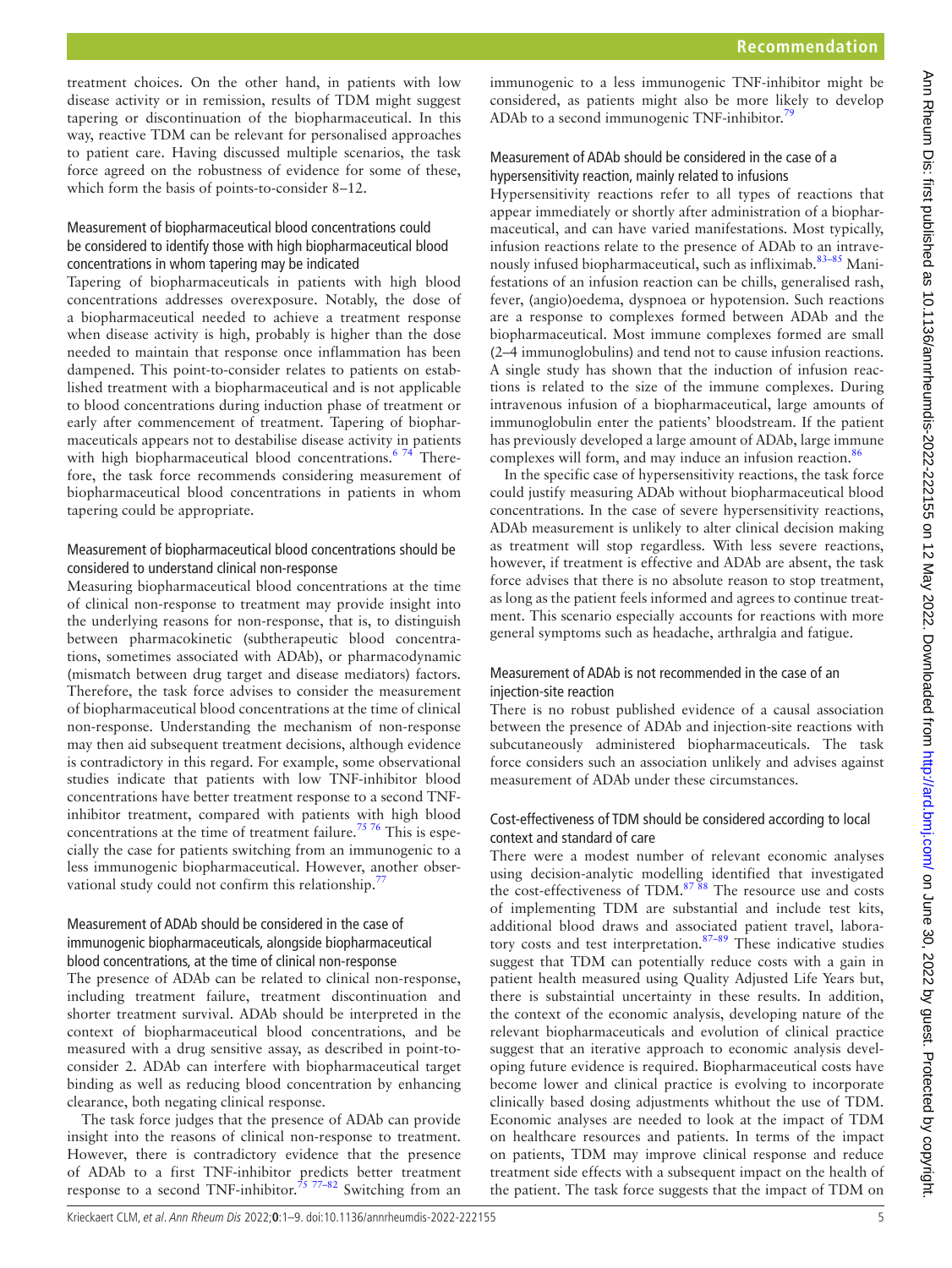these factors should be taken into consideration in the context of local circumstances and guidelines. Robust economic analyses conducted in line with published recommendations specific to the relevant clinical situation<sup>[90](#page-8-11)</sup> assimilating available data into decision-analytical models are required to quantify the incremental costs and consequences of TDM compared with the current practice of prescribing biopharmaceuticals for people with inflammatory RMDs.

#### **DISCUSSION**

This paper reports EULAR-endorsed overarching principles and points-to-consider for TDM of biopharmaceuticals in inflammatory RMDs. The points-to-consider were developed using an evidence-based and expert opinion-based approach. The points-to-consider highlight the potential clinical utility of the measurement and interpretation of biopharmaceutical blood concentrations and ADAb, alongside factors that influence these parameters such as dose, administration interval, body weight, methotrexate cotreatment, disease activity and adherence to treatment. In general, proactive use of TDM is not recommended due to lack of data from clinical trials, but reactive TDM could be considered in certain clinical situations.

While an increasing volume of papers address TDM, the vast majority remain observational studies or post hoc analyses of RCTs with lower levels of evidence. High-quality clinical trials of TDM in rheumatology are sparse, and require the optimum biopharmaceutical therapeutic range to be known in advance. However, relevant data from the original, dose-finding, licensing trials are generally not available. Therefore, the task force appeals to biopharmaceutical companies to release these data into the public domain.

Although targeted towards enhancing personalised care for patients with inflammatory RMDs, these points-to-consider are derived from population-based data. In addition, their generalisability depends on (inter)national guidelines on patient management and on local context. Even within Europe, and despite the existence of EULAR recommendations, there remain differences regarding the use of biopharmaceuticals, which impact generalisability of these points-to-consider.

Patient and healthcare professionals views around TDM have not been widely explored. Future research and education should focus on stakeholder (including patients, rheumatologists and other health professionals) preferences and acceptability regarding TDM of biopharmaceuticals. The task force suggests a scientific agenda [\(table](#page-5-0) 2) and an educational agenda [\(table](#page-6-0) 3), which should help to increase awareness and knowledge of pharmacokinetics and pharmacodynamics relevant to biopharmaceuticals, especially concerning minimal effective blood concentrations. Regarding the scientific agenda, prospective studies are required, of the clinical utility of TDM in general and in specific scenarios such as tapering or switching. Registries could provide insight into potential adverse events related to immunogenicity and overdosing of biopharmaceuticals. Regarding the educational agenda, three packages are proposed, for patients, rheumatologists/other health professionals, and third parties, such as healthcare administrators, policy makers, funders and governing bodies. These will support awareness of the current points-to-consider and scientific agenda, and will be developed in collaboration with all stakeholders, especially patients. Not all points in the educational agenda will be relevant for each stakeholder, namely patients and understanding better what patients wish to know about TDM is itself part of the agenda.

<span id="page-5-0"></span>

| Table 2 Scientific agenda                    |                                                                                                                                                                                                                                 |
|----------------------------------------------|---------------------------------------------------------------------------------------------------------------------------------------------------------------------------------------------------------------------------------|
| 1. Pharmacokinetic/pharmacodynamic models    |                                                                                                                                                                                                                                 |
|                                              | > What is the critical minimal blood concentration of a specific biopharmaceutical in inflammatory RMDs for efficacy of the drug and for<br>optimal target binding?                                                             |
|                                              | At what blood concentration does a specific biopharmaceutical reach its maximum pharmacodynamic effect?<br>$\blacktriangleright$                                                                                                |
|                                              | What pharmacokinetic models exist for biopharmaceuticals in inflammatory RMDs?<br>▶                                                                                                                                             |
|                                              | What is the interpatient variability in pharmacokinetics and pharmacodynamics with biopharmaceuticals?                                                                                                                          |
|                                              | Can patient characteristics or biomarkers predict ADAb development?                                                                                                                                                             |
| 2. Prospective studies/RCTs                  |                                                                                                                                                                                                                                 |
|                                              | Prospective studies comparing TDM with standard of care with regard to clinical utility and cost-effectiveness of TDM, for a range of<br>▶<br>biopharmaceuticals in different inflammatory RMDs.                                |
|                                              | Prospective studies comparing proactive and reactive TDM, with regard to clinical utility and cost-effectiveness of TDM.<br>▶                                                                                                   |
|                                              | Prospective tapering studies comparing TDM and standard of care.                                                                                                                                                                |
|                                              | Prospective switching studies comparing TDM and standard of care.                                                                                                                                                               |
| 3. Adverse event studies                     |                                                                                                                                                                                                                                 |
|                                              | Cohort or registry studies to evaluate the role of high biological drug levels in risk of infections.                                                                                                                           |
|                                              | Cohort or registry studies to seek association of ADAb with specific adverse events/side effects, for example, injection site reactions,<br>infusion reactions, hypersensitivity reactions (immediate and delayed).             |
| 4. Economic evaluations                      |                                                                                                                                                                                                                                 |
|                                              | Economic analyses specific to the relevant clinical context to quantify the incremental costs and consequences of TDM compared with<br>the current practice of prescribing biopharmaceuticals for people with inflammatory RMDs |
| 5. International collaborative opportunities |                                                                                                                                                                                                                                 |
|                                              | > Development of an international biobank/databank to facilitate quidance on recommended pharmacokinietic/pharmacodynamic<br>parameters for distinct biopharmaceuticals in different inflammatory arthritides.                  |
|                                              | What is the 'minimal data set' required to provide confidence around TDM of distinct biopharmaceuticals prescribed for different<br>▶<br>inflammatory RMDs?                                                                     |
|                                              | ► Can this 'minimal data set' be integrated into intuitive models suitable for remote monitoring (eg, via smartphone applications)?                                                                                             |
| 6. The patient perspective                   |                                                                                                                                                                                                                                 |
|                                              | Exploration of patient knowledge and preferences about TDM, including how they view its usefulness as part of shared decision making?                                                                                           |
|                                              | ADAb, antidrug antibody; RCT, randomised controlled trial; RMDs, rheumatic and musculoskeletal diseases; TDM, therapeutic drug monitoring.                                                                                      |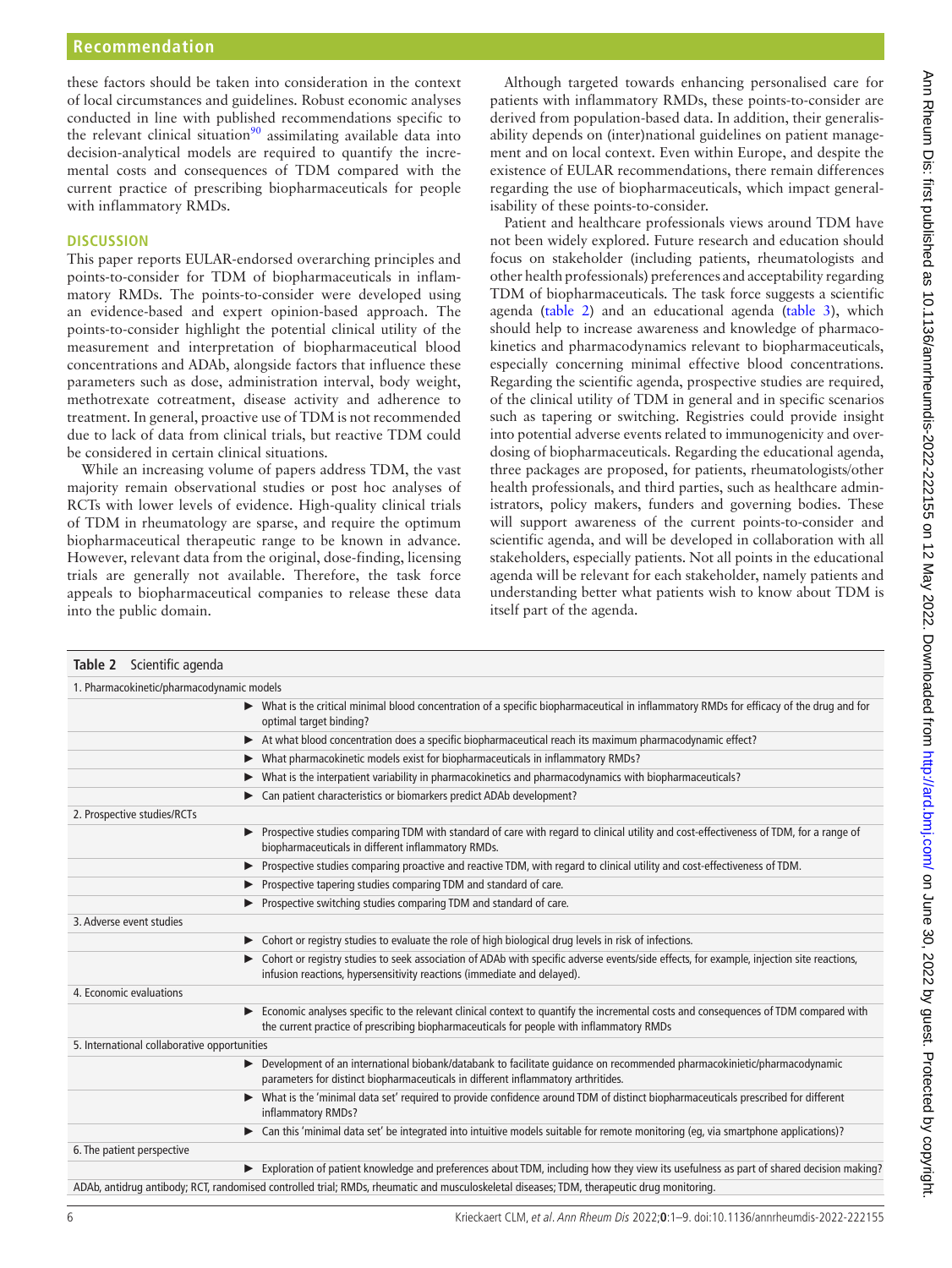## **Recommendation**

#### <span id="page-6-0"></span>**Table 3** Educational agenda

A.Educational package for patients, developed collaboratively with all stakeholders, particularly patients, caregivers and patient organisations.

B.Educational package for rheumatologists and other health professionals, developed collaboratively with all stakeholders.

C.Educational package for healthcare administrators, policy-makers, funders and governing bodies.

These educational packages could include information about one or more of the following items:

| 1. TDM                |                                                                                                                                                                                                        |
|-----------------------|--------------------------------------------------------------------------------------------------------------------------------------------------------------------------------------------------------|
|                       | > What is TDM? What aspects are simple? What aspects are<br>more difficult?                                                                                                                            |
|                       | > What is proactive TDM and what is reactive TDM?                                                                                                                                                      |
|                       | > What do patients want to know about TDM before<br>incorporating it into their care?                                                                                                                  |
|                       | > Why might it be helpful to perform TDM-in general and in<br>particular circumstances?                                                                                                                |
|                       | > What is the evidence to support implementation of TDM in<br>rheumatological practice?                                                                                                                |
|                       | > What are the additional costs of performing TDM versus<br>standard practice?                                                                                                                         |
|                       | How can TDM be useful for patients and healthcare<br>professionals as part of shared decision making?                                                                                                  |
| 2. Biopharmaceuticals |                                                                                                                                                                                                        |
|                       | > What is a biopharmaceutical? (including monoclonal<br>antibodies vs soluble receptor constructs)                                                                                                     |
|                       | How is a biopharmaceutical metabolised? Are there<br>differences between monoclonal antibodies and soluble<br>receptor constructs?                                                                     |
|                       | > What is pharmacokinetics and pharmacodynamics and what<br>do we know of this with regard to biopharmaceuticals in<br>inflammatory RMDs?                                                              |
|                       | $\blacktriangleright$ What do we understand about specificity vs selectivity<br>in clinical pharmacology with respect to rheumatology<br>medications, including biopharmaceuticals?                    |
|                       | > How do we measure biopharmaceutical blood concentrations?                                                                                                                                            |
| 3. Immunogenicity     |                                                                                                                                                                                                        |
|                       | $\blacktriangleright$ What is immunogenicity?                                                                                                                                                          |
|                       | $\triangleright$ What is an ADAb and why do they form?                                                                                                                                                 |
|                       | > How do we measure ADAbs? (including drug tolerant vs drug<br>sensitive assays)                                                                                                                       |
|                       | > What are the different types of ADAbs (including neutralising,<br>non-neutralising)?                                                                                                                 |
|                       | > How do ADAbs influence biopharmaceutical pharmacokinetics<br>and pharmacodynamics?                                                                                                                   |
|                       | > What are the consequences of ADAb formation? Do ADAbs<br>cause adverse events/side effects? Do they interfere with<br>treatment? What is the frequency of such interefence<br>(sometimes or always)? |
|                       | ADAb, antidrug antibody; RMDs, rheumatic and musculoskeletal diseases; TDM,                                                                                                                            |

therapeutic drug monitoring.

In conclusion, these are the first set of EULAR-endorsed overarching principles and points-to-consider advising on whether, when, in whom and how to perform and interpret TDM of biopharmaceuticals in inflammatory RMDs in clinical practice. Given the rapidly progressing field of TDM and personalised medicine more broadly, it is anticipated that some of the unanswered questions highlighted in these points-to-consider will be answered, as more data become available, which may prompt for an update of these points-to-consider in the years ahead.

#### **Author affiliations**

<sup>1</sup> Reumatology, Amsterdam Rheumatology and Immunology Center, Reade, Amsterdam, The Netherlands

<sup>2</sup> Medicine, Division of Rheumatology, Maastricht University Medical Centre+, Maastricht, The Netherlands

<sup>3</sup>CAPHRI, Care and Public Health Research Institute, Maastricht University, Maastricht, The Netherlands

4 Department of Medical Biochemistry, Oslo University Hospital, Oslo, Norway <sup>5</sup> Faculty of Medicine, University of Oslo, Oslo, Norway

<sup>6</sup>Immuno-Rheumatology Research Group, La Paz University Hospital, Madrid, Spain<br><sup>7</sup>Denartment of Rheumatology, University of Tours, Tours, Erance  $7$ Department of Rheumatology, University of Tours, Tours, France <sup>8</sup>Rheumatology, La Paz University Hospital, Madrid, Spain

<sup>9</sup>Forschungspärtner, Deutsche Rheuma-Liga Bundesverband, Bonn, Germany <sup>10</sup>Rheumatology, Ljubljanski Univerzitetni klinicni center, Ljubljana, Slovenia

- <sup>11</sup> Faculty of Pharmacy, University of Ljubljana, Ljubljana, Slovenia
- <sup>12</sup>Rheumatology, Tel Aviv Sourasky Medical Center, Tel Aviv, Israel

13Rheumatology and Research, Diakonhjemmet Hospital, Oslo, Norway <sup>14</sup>Rheumatology, Reade Hoofdlocatie Dr Jan van Breemenstraat, Amsterdam, The **Netherlands** 

<sup>15</sup>Centre for Epidemiology Versus Arthritis, Centre for Musculoskeletal Research, Division of Musculoskeletal and Dermatological Sciences, Faculty of Biology, Medicine and Health, University of Manchester, Manchester Academic Health Science Centre, Manchester, UK

<sup>16</sup>Rheumatology, Salford Royal NHS Foundation Trust, Salford, UK

<sup>17</sup>Department of Rheumatology, St George's University Hospitals NHS Foundation Trust, London, UK

<sup>18</sup>Institute of Medical and Biochemical Education, St George's University Hospitals NHS Foundation Trust, London, UK

<sup>19</sup>Patient Representative, Newcastle upon Tyne Hospitals NHS Foundation Trust, Manchester, UK

<sup>20</sup>Rheumatology, Regional University Hospital Centre Tours, Tours, France <sup>21</sup> Division of Population Health, Health Services Research and Primary Care, Manchester Academic Health Science Centre, Manchester, UK

<sup>22</sup>NIHR Manchester Biomedical Research Centre, Manchester University NHS Foundation Trust, Manchester, UK

<sup>23</sup> Centre for Rheumatic Diseases, Royal Alexandra Hospital, Paisley, UK <sup>24</sup>EULAR Patient Research partner, Collaboro Consulting, Manchester, UK <sup>25</sup>Rheumatology, Diakonhjemmet University College and Hospital, Oslo, Norway <sup>26</sup>Sanquin Research, Amsterdam, The Netherlands

<sup>27</sup>Department of Rheumatology, Diakonhjemmet Hospital Department of Rheumatology, Oslo, Norway

<sup>28</sup>Immunopathology, Sanquin Research, Amsterdam, The Netherlands <sup>29</sup>Translational and Clinical Research Institute, Newcastle University, Newcastle upon Tyne, UK

30 Musculoskeletal Unit, Newcastle Upon Tyne Hospitals NHS Foundation Trust, Newcastle Upon Tyne, UK

**Correction notice** This article has been corrected since it published Online First. Affiliation 15 has been updated.

**Twitter** Meghna Jani [@MeghnaJani](https://twitter.com/MeghnaJani) and John D Isaacs [@ProfJohnIsaacs](https://twitter.com/ProfJohnIsaacs)

**Acknowledgements** Work in JDI's laboratory is supported by the National Institute for Health Research (NIHR) Newcastle Biomedical Research Centre for Ageing and Long Term Conditions, and the Research Into Inflammatory Arthritis Centre Versus Arthritis. JDI is an NIHR Senior Investigator. MJ is funded by an (NIHR) Advanced Fellowship (NIHR301413). The authors thank the librarians of the Paris Descartes University, the Spanish Society of Rheumatology (SER), the Medical Library, Division of Rheumatology and Research, Diakonhjemmet Hospital and the Amsterdam Rheumatology and immunology Center|Reade for their assistance defining the terms of the search on the technical aspects of TDM.

**Contributors** Planning of this work was executed by AvT, JDI, VN-C and CLMK, conduction and reporting of the work was contributed to by all authors,

Funding This project was funded by EULAR (project number CLI114).

**Disclaimer** The views expressed are those of the authors and not necessarily those of the NHS, the NIHR or the Department of Health and Social Care.

**Competing interests** AvT: has received unrestricted research grants from Pfizer, Abbvie, Novartis, UCB and Biogen and consultancy fees from Novartis; AB: has received Grant/research support, fees for consultancies or as a speaker from Abbvie, Amgen, Pfizer, Novartis, BMS, Nordic, Sanofi, Sandoz, Lilly, UCB, Roche; GLG: has acted as a consultant or received speakers fees from AbbVie, Boehringer-Mannheim, Eli Lilly, Novartis, Orion Pharma, Pfizer, Roche and UCB; MJ: has received travel expenses from Abbvie and speakers fees from Grifols in the last 5 years; PDWK: consultancy/speaker fees/sponsorship from Abbvie, Gilead, Lilly, Novartis, Sanofi, Sobi; DM: has acted as a consultant and given lectures on behalf of his institution for Pfizer, Novartis, Grifols; he has been invited to attend an international congress by Janssen-Cilag. His institution received grants for research from the non-governmental organisation Lions Club Tours Val de France; VN-C: has received research grants/honoraria from AbbVie, Janssen, Lilly, Novartis, Pfizer, and UCB; MP: speaker or consultancy from Abbvie, Celltrion, Gilead, Lilly, Biogen Janssen- Cilag. Unrestricted educational grants Abbvie, Celgene, Lilly, Roche, Grifols, Biogen; SRS: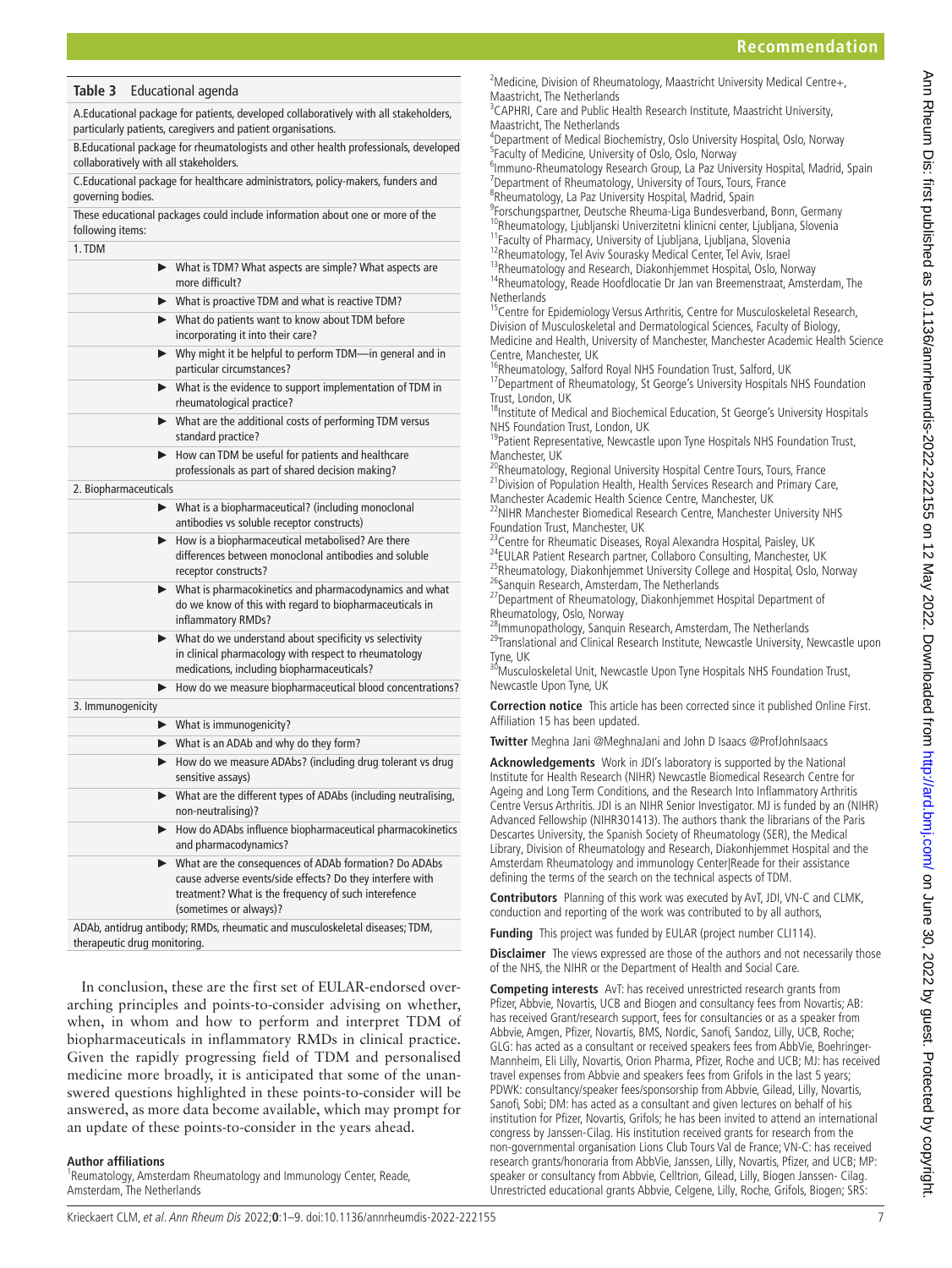# **Recommendation**

has received consulting/speaker's fees from 67 Health, Ampersand Health, Envision Pharma Group, Janssen, and On The Pulse Consultancy, and is an employee of Envision Pharma Group, unrelated to the work presented in this manuscript; JDI: grant income from Pfizer, GSK, Janssen and consultancy/speaker fees/sponsorship from Abbvie, BMS, Gilead, Roche, UCB.

**Patient consent for publication** Not applicable.

**Provenance and peer review** Not commissioned; externally peer reviewed.

#### **ORCID iDs**

Charlotte LM Krieckaert <http://orcid.org/0000-0001-6591-7838> Astrid van Tubergen<http://orcid.org/0000-0001-8477-0683> Johanna Elin Gehin <http://orcid.org/0000-0002-9896-0223> Borja Hernández-Breijo<http://orcid.org/0000-0002-2630-3312> Alejandro Balsa<http://orcid.org/0000-0001-8070-7062> Meghna Jani<http://orcid.org/0000-0002-1487-277X> Denis Mulleman <http://orcid.org/0000-0003-4089-7513> Victoria Navarro-Compán <http://orcid.org/0000-0002-4527-852X> Chamaida Plasencia-Rodriguez <http://orcid.org/0000-0003-3503-9047> John D Isaacs<http://orcid.org/0000-0002-6103-7056>

#### **REFERENCES**

- <span id="page-7-0"></span>1 Hiemke C, Bergemann N, Clement HW, et al. Consensus guidelines for therapeutic drug monitoring in Neuropsychopharmacology: update 2017. [Pharmacopsychiatry](http://dx.doi.org/10.1055/s-0043-116492) 2018;51:9–62.
- 2 Mabilat C, Gros MF, Nicolau D, et al. Diagnostic and medical needs for therapeutic drug monitoring of antibiotics. [Eur J Clin Microbiol Infect Dis](http://dx.doi.org/10.1007/s10096-019-03769-8) 2020;39:791-7.
- <span id="page-7-1"></span>3 Feuerstein JD, Nguyen GC, Kupfer SS, et al. American gastroenterological association Institute guideline on therapeutic drug monitoring in inflammatory bowel disease. [Gastroenterology](http://dx.doi.org/10.1053/j.gastro.2017.07.032) 2017;153:827–34.
- 4 Mitrev N, Vande Casteele N, Seow CH, et al. Review article: consensus statements on therapeutic drug monitoring of anti-tumour necrosis factor therapy in inflammatory bowel diseases. [Aliment Pharmacol Ther](http://dx.doi.org/10.1111/apt.14368) 2017;46:1037–53.
- <span id="page-7-2"></span>5 Kneepkens EL, van den Oever I, Plasencia CH, et al. Serum tocilizumab Trough concentration can be used to monitor systemic IL-6 receptor blockade in patients with rheumatoid arthritis: a prospective observational cohort study. [Scand J Rheumatol](http://dx.doi.org/10.1080/03009742.2016.1183039) 2017;46:87–94.
- <span id="page-7-19"></span>6 l'Ami MJ, Krieckaert CL, Nurmohamed MT, et al. Successful reduction of overexposure in patients with rheumatoid arthritis with high serum adalimumab concentrations: an open-label, non-inferiority, randomised clinical trial. [Ann Rheum Dis](http://dx.doi.org/10.1136/annrheumdis-2017-211781) 2018;77:484–7.
- 7 St Clair EW, Wagner CL, Fasanmade AA, et al. The relationship of serum infliximab concentrations to clinical improvement in rheumatoid arthritis: results from attract, a multicenter, randomized, double-blind, placebo-controlled trial. [Arthritis Rheum](http://dx.doi.org/10.1002/art.10302) 2002;46:1451–9.
- <span id="page-7-3"></span>8 Marsman AF, Kneepkens EL, Ruwaard J, et al. Search for a Concentration-effect curve of adalimumab in ankylosing spondylitis patients. [Scand J Rheumatol](http://dx.doi.org/10.3109/03009742.2015.1114666) 2016;45:331-4.
- <span id="page-7-18"></span>9 Bartelds GM, Wijbrandts CA, Nurmohamed MT, et al. Clinical response to adalimumab: relationship to anti-adalimumab antibodies and serum adalimumab concentrations in rheumatoid arthritis. [Ann Rheum Dis](http://dx.doi.org/10.1136/ard.2006.065615) 2007;66:921–6.
- <span id="page-7-17"></span>10 Pouw MF, Krieckaert CL, Nurmohamed MT, et al. Key findings towards optimising adalimumab treatment: the Concentration-effect curve. [Ann Rheum Dis](http://dx.doi.org/10.1136/annrheumdis-2013-204172) 2015;74:513–8.
- 11 Martínez-Feito A, Plasencia-Rodriguez C, Navarro-Compán V, et al. Optimal concentration range of golimumab in patients with axial spondyloarthritis. Clin Exp [Rheumatol](http://www.ncbi.nlm.nih.gov/pubmed/28980904) 2018;36:110–4.
- <span id="page-7-4"></span>12 Bejan-Angoulvant T, Ternant D, Daoued F, et al. Brief report: relationship between serum infliximab concentrations and risk of infections in patients treated for spondyloarthritis. [Arthritis Rheumatol](http://dx.doi.org/10.1002/art.39841) 2017;69:108–13.
- <span id="page-7-5"></span>13 van der Heijde D, Aletaha D, Carmona L, et al. 2014 update of the EULAR standardised operating procedures for EULAR-endorsed recommendations. Ann [Rheum Dis](http://dx.doi.org/10.1136/annrheumdis-2014-206350) 2015;74:8–13.
- <span id="page-7-6"></span>14 CEMB. CEBM. Oxford centre for evidence-based Medicine—Levels of evidence (March 2009), 2009. Available: [https://www.cebm.net/2009/06/oxford-centre-evidence](https://www.cebm.net/2009/06/oxford-centre-evidence-basedmedicine-levels-evidence-march-2009/)[basedmedicine-levels-evidence-march-2009/](https://www.cebm.net/2009/06/oxford-centre-evidence-basedmedicine-levels-evidence-march-2009/)
- <span id="page-7-7"></span>15 Higgins JPT, Altman DG, Gøtzsche PC, et al. The Cochrane collaboration's tool for assessing risk of bias in randomised trials. [BMJ](http://dx.doi.org/10.1136/bmj.d5928) 2011;343:d5928.
- <span id="page-7-8"></span>16 Hayden JA, van der Windt DA, Cartwright JL, et al. Assessing bias in studies of prognostic factors. [Ann Intern Med](http://dx.doi.org/10.7326/0003-4819-158-4-201302190-00009) 2013;158:280-6.
- <span id="page-7-9"></span>Wells GA, Shea B, O'Connell D, et al. The Newcastle-Ottawa scale (NOS) for assessing the quality of nonrandomised studies in meta-analyses. Available: [http://www.ohri.ca/](http://www.ohri.ca/programs/clinical_epidemiology/oxford.asp) [programs/clinical\\_epidemiology/oxford.asp](http://www.ohri.ca/programs/clinical_epidemiology/oxford.asp) [Accessed 29 Jan 2021].
- <span id="page-7-10"></span>18 Whiting P, Rutjes AWS, Reitsma JB, et al. The development of QUADAS: a tool for the quality assessment of studies of diagnostic accuracy included in systematic reviews. [BMC Med Res Methodol](http://dx.doi.org/10.1186/1471-2288-3-25) 2003;3:25.
- <span id="page-7-11"></span>19 Evers S, Goossens M, de Vet H, et al. Criteria list for assessment of methodological quality of economic evaluations: consensus on health economic criteria. Int J Technol [Assess Health Care](http://www.ncbi.nlm.nih.gov/pubmed/15921065) 2005;21:240–5.
- <span id="page-7-12"></span>20 van Bezooijen JS, Koch BCP, van Doorn MBA, et al. Comparison of three assays to quantify infliximab, adalimumab, and etanercept serum concentrations. Ther Drug [Monit](http://dx.doi.org/10.1097/FTD.0000000000000310) 2016:38:432-8.
- <span id="page-7-13"></span>21 Nasser Y, Labetoulle R, Harzallah I, et al. Comparison of point-of-care and classical immunoassays for the monitoring infliximab and antibodies against infliximab in IBD. [Dig Dis Sci](http://dx.doi.org/10.1007/s10620-018-5144-y) 2018;63:2714–21.
- 22 Martín S, del Agua AR, Torres N, et al. Comparison study of two commercially available methods for the determination of golimumab and anti-golimumab antibody levels in patients with rheumatic diseases. [Clin Chem Lab Med](http://dx.doi.org/10.1515/cclm-2015-0266) 2015;53:e297-9.
- 23 Afonso J, Lopes S, Gonçalves R, et al. Proactive therapeutic drug monitoring of infliximab: a comparative study of a new point-of-care quantitative test with two established ELISA assays. [Aliment Pharmacol Ther](http://dx.doi.org/10.1111/apt.13757) 2016;44:684–92.
- <span id="page-7-15"></span>24 Steenholdt C, Ainsworth MA, Tovey M, et al. Comparison of techniques for monitoring infliximab and antibodies against infliximab in Crohn's disease. [Ther Drug Monit](http://dx.doi.org/10.1097/FTD.0b013e31828d23c3) 2013;35:530–8.
- 25 Steenholdt C, Bendtzen K, Brynskov J, et al. Clinical implications of measuring drug and anti-drug antibodies by different assays when optimizing infliximab treatment failure in Crohn's disease: post hoc analysis of a randomized controlled trial. Am J [Gastroenterol](http://dx.doi.org/10.1038/ajg.2014.106) 2014;109:1055–64.
- 26 Hock BD, Smith SM, McEntyre CJ, et al. Development of a competitive binding homogeneous mobility shift assay for the quantification of adalimumab levels in patient serum. [J Immunol Methods](http://dx.doi.org/10.1016/j.jim.2019.112672) 2019;474:112672.
- 27 Bodini G, Giannini EG, Furnari M, et al. Comparison of two different techniques to assess adalimumab Trough levels in patients with Crohn's disease. J Gastrointestin [Liver Dis](http://dx.doi.org/10.15403/jgld.2014.1121.244.adb) 2015;24:451–6.
- 28 Corstjens PLAM, Fidder HH, Wiesmeijer KC, et al. A rapid assay for on-site monitoring of infliximab Trough levels: a feasibility study. [Anal Bioanal Chem](http://dx.doi.org/10.1007/s00216-013-7154-0) 2013;405:7367-75.
- 29 Teixeira FV, Sassaki LY, Saad-Hossne R, et al. Serum infliximab measurement in inflammatory bowel disease patients in remission: a comparative analysis of two different methods in a multicentric Brazilian cohort. Arg Gastroenterol 2018;55:192–7.
- 30 Verstockt B, Moors G, Bian S, et al. Influence of early adalimumab serum levels on immunogenicity and long-term outcome of anti-TNF naive Crohn's disease patients: the usefulness of rapid testing. [Aliment Pharmacol Ther](http://dx.doi.org/10.1111/apt.14943) 2018;48:731-9.
- 31 Laserna-Mendieta EJ, Salvador-Martín S, Arias-González L, et al. Comparison of a new rapid method for the determination of adalimumab serum levels with two established ELISA kits. [Clin Chem Lab Med](http://dx.doi.org/10.1515/cclm-2019-0202) 2019;57:1906–14.
- <span id="page-7-14"></span>32 European Medicines Agency. Guideline on Bioanalytical method validation, 2011.
- 33 Ogrič M, Žigon P, Lakota K, et al. Clinically important neutralizing anti-drug antibodies detected with an in-house competitive ELISA. [Clin Rheumatol](http://dx.doi.org/10.1007/s10067-018-4213-0) 2019;38:361-70.
- 34 Real-Fernández F, Pregnolato F, Cimaz R, et al. Detection of anti-adalimumab antibodies in a RA responsive cohort of patients using three different techniques. [Anal](http://dx.doi.org/10.1016/j.ab.2018.11.018) [Biochem](http://dx.doi.org/10.1016/j.ab.2018.11.018) 2019;566:133–8.
- <span id="page-7-16"></span>35 Jani M, Chinoy H, Warren RB, et al. Clinical utility of random anti-tumor necrosis factor drug-level testing and measurement of antidrug antibodies on the long-term treatment response in rheumatoid arthritis. [Arthritis Rheumatol](http://dx.doi.org/10.1002/art.39169) 2015;67:2011–9.
- 36 Arad U, Elkayam O. Association of serum tocilizumab Trough concentrations with clinical disease activity index scores in adult patients with rheumatoid arthritis. [J](http://dx.doi.org/10.3899/jrheum.181431)  [Rheumatol](http://dx.doi.org/10.3899/jrheum.181431) 2019;46:1577–81.
- 37 Bastida C, Ruiz-Esquide V, Pascal M, et al. Fixed dosing of intravenous tocilizumab in rheumatoid arthritis. results from a population pharmacokinetic analysis. Br J Clin [Pharmacol](http://dx.doi.org/10.1111/bcp.13500) 2018;84:716–25.
- 38 Abdallah H, Hsu JC, Lu P, et al. Pharmacokinetic and pharmacodynamic analysis of subcutaneous tocilizumab in patients with rheumatoid arthritis from 2 randomized, controlled trials: SUMMACTA and BREVACTA. [J Clin Pharmacol](http://dx.doi.org/10.1002/jcph.826) 2017;57:459-68.
- 39 Goss SL, Klein CE, Jin Z, et al. Methotrexate dose in patients with early rheumatoid arthritis impacts methotrexate polyglutamate pharmacokinetics, adalimumab pharmacokinetics, and efficacy: pharmacokinetic and exposure-response analysis of the concerto trial. [Clin Ther](http://dx.doi.org/10.1016/j.clinthera.2018.01.002) 2018;40:309-19.
- 40 Dong Y, Li P, Xu T, et al. Effective serum level of etanercept biosimilar and effect of antidrug antibodies on drug levels and clinical efficacy in Chinese patients with ankylosing spondylitis. [Clin Rheumatol](http://dx.doi.org/10.1007/s10067-018-04424-x) 2019;38:1587-94.
- 41 Rosas J, Llinares-Tello F, Senabre-Gallego JM, et al. Obesity decreases clinical efficacy and levels of adalimumab in patients with ankylosing spondylitis. [Clin Exp Rheumatol](http://www.ncbi.nlm.nih.gov/pubmed/27908311) 2017;35:145–8.
- 42 Burmester G-R, Kivitz AJ, Kupper H, et al. Efficacy and safety of ascending methotrexate dose in combination with adalimumab: the randomised concerto trial. [Ann Rheum Dis](http://dx.doi.org/10.1136/annrheumdis-2013-204769) 2015;74:1037–44.
- 43 Vogelzang EH, Pouw MF, Nurmohamed M, et al. Adalimumab Trough concentrations in patients with rheumatoid arthritis and psoriatic arthritis treated with concomitant disease-modifying antirheumatic drugs. [Ann Rheum Dis](http://dx.doi.org/10.1136/annrheumdis-2014-206588) 2015;74:474-5.
- 44 Vogelzang EH, Kneepkens EL, Nurmohamed MT, et al. Anti-adalimumab antibodies and adalimumab concentrations in psoriatic arthritis; an association with disease activity at 28 and 52 weeks of follow-up. [Ann Rheum Dis](http://dx.doi.org/10.1136/annrheumdis-2014-205554) 2014;73:2178-82.
- 45 Martínez-Feito A, Plasencia-Rodríguez C, Navarro-Compán V, et al. The effect of methotrexate versus other disease-modifying anti-rheumatic drugs on serum drug levels and clinical response in patients with rheumatoid arthritis treated with tumor necrosis factor inhibitors. [Clin Rheumatol](http://dx.doi.org/10.1007/s10067-018-4355-0) 2019;38:949–54.